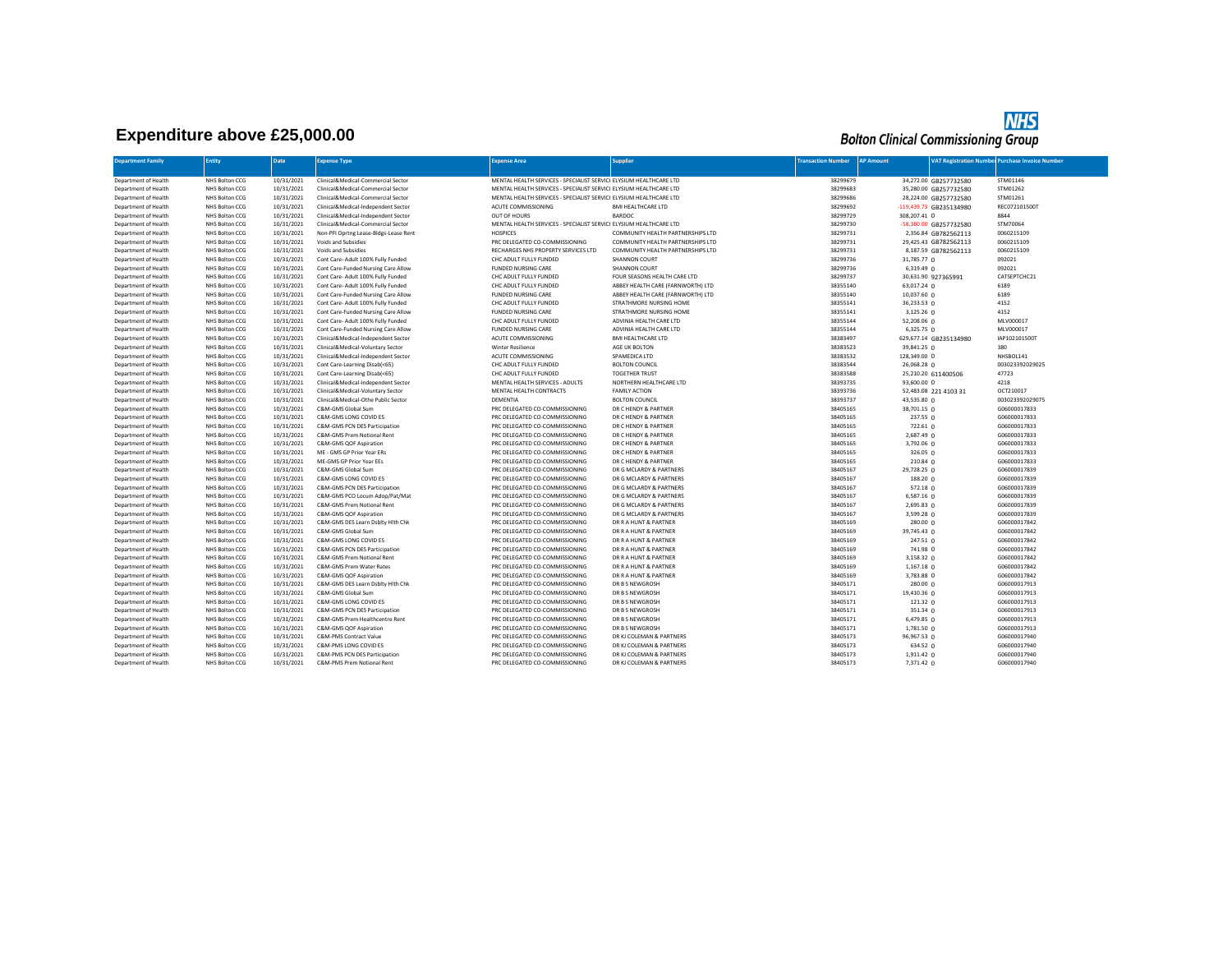| Department of Health | NHS Bolton CCG | 10/31/2021 | C&M-PMS QOF Aspiration            | PRC DELEGATED CO-COMMISSIONING | DR KJ COLEMAN & PARTNERS     | 38405173 | 11,540.56 0     | G06000017940 |
|----------------------|----------------|------------|-----------------------------------|--------------------------------|------------------------------|----------|-----------------|--------------|
| Department of Health | NHS Bolton CCG | 10/31/2021 | ME - PMS GP Prior Year ERs        | PRC DELEGATED CO-COMMISSIONING | DR KJ COLEMAN & PARTNERS     | 38405173 | 8,809.38 0      | G06000017940 |
| Department of Health | NHS Bolton CCG | 10/31/2021 | ME-PMS GP Prior Year EEs          | PRC DELEGATED CO-COMMISSIONING | DR KJ COLEMAN & PARTNERS     | 38405173 | 10,202.67 0     | G06000017940 |
| Department of Health | NHS Bolton CCG | 10/31/2021 | C&M-GMS Global Sum                | PRC DELEGATED CO-COMMISSIONING | DR D A WALL & PARTNERS       | 38405175 | 113,365.41 0    | G06000017988 |
| Department of Health | NHS Bolton CCG | 10/31/2021 | C&M-GMS LONG COVID ES             | PRC DELEGATED CO-COMMISSIONING | DR D A WALL & PARTNERS       | 38405175 | 721.01 0        | G06000017988 |
| Department of Health | NHS Bolton CCG | 10/31/2021 | C&M-GMS PCN DES Participation     | PRC DELEGATED CO-COMMISSIONING | DR D A WALL & PARTNERS       | 38405175 | 2,167.10 0      | G06000017988 |
| Department of Health | NHS Bolton CCG | 10/31/2021 | C&M-GMS Prem Notional Rent        | PRC DELEGATED CO-COMMISSIONING | DR D A WALL & PARTNERS       | 38405175 | 4.950.00 0      | G06000017988 |
| Department of Health | NHS Bolton CCG | 10/31/2021 | C&M-GMS QOF Aspiration            | PRC DELEGATED CO-COMMISSIONING | DR D A WALL & PARTNERS       | 38405175 | 11,700.58 0     | G06000017988 |
| Department of Health | NHS Bolton CCG | 10/31/2021 | C&M-GMS GP Statutory Levy         | PRC DELEGATED CO-COMMISSIONING | DR D A WALL & PARTNERS       | 38405176 | $-249.41$ 0     | G06000017990 |
| Department of Health | NHS Bolton CCG | 10/31/2021 | C&M-GMS Voluntary Levy            | PRC DELEGATED CO-COMMISSIONING | DR D A WALL & PARTNERS       | 38405176 | $-61.22$ 0      | G06000017990 |
|                      |                |            |                                   |                                |                              |          |                 |              |
| Department of Health | NHS Bolton CCG | 10/31/2021 | ME - GMS GP Prior Year ERs        | PRC DELEGATED CO-COMMISSIONING | DR D A WALL & PARTNERS       | 38405176 | $-97.91$ 0      | G06000017990 |
| Department of Health | NHS Bolton CCG | 10/31/2021 | ME-GMS GP Pension Added Years EEs | PRC DELEGATED CO-COMMISSIONING | DR D A WALL & PARTNERS       | 38405176 | $-255.23$ 0     | G06000017990 |
| Department of Health | NHS Bolton CCG | 10/31/2021 | ME-GMS GP Pension EEs             | PRC DELEGATED CO-COMMISSIONING | DR D A WALL & PARTNERS       | 38405176 | $-13,325.16$ 0  | G06000017990 |
| Department of Health | NHS Bolton CCG | 10/31/2021 | ME-GMS GP Pension ERs             | PRC DELEGATED CO-COMMISSIONING | DR D A WALL & PARTNERS       | 38405176 | $-13,574.14$ 0  | G06000017990 |
| Department of Health | NHS Bolton CCG | 10/31/2021 | ME-GMS GP Prior Year EEs          | PRC DELEGATED CO-COMMISSIONING | DR D A WALL & PARTNERS       | 38405176 | $-85.13$ 0      | G06000017990 |
| Department of Health | NHS Bolton CCG | 10/31/2021 | C&M-PMS Contract Value            | PRC DELEGATED CO-COMMISSIONING | DR M S FLETCHER & PARTNERS   | 38405177 | 69,874.83 0     | G06000018126 |
| Department of Health | NHS Bolton CCG | 10/31/2021 | C&M-PMS DES Minor Surgery         | PRC DELEGATED CO-COMMISSIONING | DR M S FLETCHER & PARTNERS   | 38405177 | 346.88 0        | G06000018126 |
| Department of Health | NHS Bolton CCG | 10/31/2021 | C&M-PMS LONG COVID ES             | PRC DELEGATED CO-COMMISSIONING | DR M S FLETCHER & PARTNERS   | 38405177 | 493.80 0        | G06000018126 |
| Department of Health | NHS Bolton CCG | 10/31/2021 | C&M-PMS PCN DES Participation     | PRC DELEGATED CO-COMMISSIONING | DR M S FLETCHER & PARTNERS   | 38405177 | $1,363.06$ 0    | G06000018126 |
| Department of Health | NHS Bolton CCG | 10/31/2021 | C&M-PMS Prem Notional Rent        | PRC DELEGATED CO-COMMISSIONING | DR M S FLETCHER & PARTNERS   | 38405177 | 2,700.00 0      | G06000018126 |
| Department of Health | NHS Bolton CCG | 10/31/2021 | C&M-PMS QOF Aspiration            | PRC DELEGATED CO-COMMISSIONING | DR M S FLETCHER & PARTNERS   | 38405177 | $8,226.00$ 0    | G06000018126 |
| Department of Health | NHS Bolton CCG | 10/31/2021 | ME - PMS GP Prior Year ERs        | PRC DELEGATED CO-COMMISSIONING | DR M S FLETCHER & PARTNERS   | 38405177 | $605.43 \Omega$ | G06000018126 |
| Department of Health | NHS Bolton CCG | 10/31/2021 | ME-PMS GP Prior Year EEs          | PRC DELEGATED CO-COMMISSIONING | DR M S FLETCHER & PARTNERS   | 38405177 | 855.88 0        | G06000018126 |
| Department of Health | NHS Bolton CCG | 10/31/2021 | C&M-GMS DES Learn Dsblty Hith Chk | PRC DELEGATED CO-COMMISSIONING | DR LYON & PARTNERS           | 38405179 | 140.00 0        | G06000018180 |
| Department of Health | NHS Bolton CCG | 10/31/2021 | C&M-GMS Global Sum                | PRC DELEGATED CO-COMMISSIONING | DR LYON & PARTNERS           | 38405179 | 52,373.76 0     | G06000018180 |
| Department of Health | NHS Bolton CCG | 10/31/2021 | C&M-GMS PCN DES Participation     | PRC DELEGATED CO-COMMISSIONING | DR LYON & PARTNERS           | 38405179 | 1,002.44 0      | G06000018180 |
| Department of Health | NHS Bolton CCG | 10/31/2021 | C&M-GMS Prem Healthcentre Rent    | PRC DELEGATED CO-COMMISSIONING | DR LYON & PARTNERS           | 38405179 | 7,566.75 0      | G06000018180 |
| Department of Health | NHS Bolton CCG | 10/31/2021 | C&M-GMS QOF Aspiration            | PRC DELEGATED CO-COMMISSIONING | DR LYON & PARTNERS           | 38405179 | 5,630.46 0      | G06000018180 |
| Department of Health | NHS Bolton CCG | 10/31/2021 | ME - GMS GP Prior Year ERs        | PRC DELEGATED CO-COMMISSIONING | DR LYON & PARTNERS           | 38405179 | 3,454.68 0      | G06000018180 |
| Department of Health | NHS Bolton CCG | 10/31/2021 | ME-GMS GP Pension EEs             | PRC DELEGATED CO-COMMISSIONING | DR LYON & PARTNERS           | 38405179 | 2,162.18 0      | G06000018180 |
| Department of Health | NHS Bolton CCG | 10/31/2021 | ME-GMS GP Pension EEs Adjustments | PRC DELEGATED CO-COMMISSIONING | DR LYON & PARTNERS           | 38405179 | 8,648.72 0      | G06000018180 |
| Department of Health | NHS Bolton CCG | 10/31/2021 | ME-GMS GP Pension ERs             | PRC DELEGATED CO-COMMISSIONING | DR LYON & PARTNERS           | 38405179 | 2,303.12 0      | G06000018180 |
| Department of Health | NHS Bolton CCG | 10/31/2021 | ME-GMS GP Pension ERs Adjustments | PRC DELEGATED CO-COMMISSIONING | DR LYON & PARTNERS           | 38405179 | 9,212.48 0      | G06000018180 |
| Department of Health | NHS Bolton CCG | 10/31/2021 | ME-GMS GP Prior Year EEs          | PRC DELEGATED CO-COMMISSIONING | DR LYON & PARTNERS           | 38405179 | 3,243.27 0      | G06000018180 |
| Department of Health | NHS Bolton CCG | 10/31/2021 | C&M-PMS Contract Value            | PRC DELEGATED CO-COMMISSIONING | DR Y LOOMBA & PARTNER BOLTON | 38405181 | 30,408.77 0     | G06000018183 |
| Department of Health | NHS Bolton CCG | 10/31/2021 | C&M-PMS DES Learn Dsblty Hith Chk | PRC DELEGATED CO-COMMISSIONING | DR Y LOOMBA & PARTNER BOLTON | 38405181 | 280.00 0        | G06000018183 |
| Department of Health | NHS Bolton CCG | 10/31/2021 | C&M-PMS LONG COVID ES             | PRC DELEGATED CO-COMMISSIONING | DR Y LOOMBA & PARTNER BOLTON | 38405181 | 203.79 0        | G06000018183 |
| Department of Health | NHS Bolton CCG | 10/31/2021 | C&M-PMS PCN DES Participation     | PRC DELEGATED CO-COMMISSIONING | DR Y LOOMBA & PARTNER BOLTON | 38405181 | 588.10 0        | G06000018183 |
| Department of Health | NHS Bolton CCG | 10/31/2021 | C&M-PMS QOF Aspiration            | PRC DELEGATED CO-COMMISSIONING | DRY LOOMBA & PARTNER BOLTON  | 38405181 | 2,972.68 0      | G06000018183 |
| Department of Health | NHS Bolton CCG | 10/31/2021 | C&M-GMS DES Minor Surgery         | PRC DELEGATED CO-COMMISSIONING | DR J A L KIRBY & PARTNERS    | 38405183 | 823.84 0        | G06000018245 |
| Department of Health | NHS Bolton CCG | 10/31/2021 | C&M-GMS Global Sum                | PRC DELEGATED CO-COMMISSIONING | DR J A L KIRBY & PARTNERS    | 38405183 | 55,027.28 0     | G06000018245 |
| Department of Health | NHS Bolton CCG | 10/31/2021 | C&M-GMS LONG COVID ES             | PRC DELEGATED CO-COMMISSIONING | DR J A L KIRBY & PARTNERS    | 38405183 | $389.18$ 0      | G06000018245 |
| Department of Health | NHS Bolton CCG | 10/31/2021 | C&M-GMS PCN DES Participation     | PRC DELEGATED CO-COMMISSIONING | DR J A L KIRBY & PARTNERS    | 38405183 | 1,058.07 0      | G06000018245 |
| Department of Health | NHS Bolton CCG | 10/31/2021 | C&M-GMS PCO Locum Adop/Pat/Mat    | PRC DELEGATED CO-COMMISSIONING | DR J A L KIRBY & PARTNERS    | 38405183 | 7,475.00 0      | G06000018245 |
| Department of Health | NHS Bolton CCG | 10/31/2021 | C&M-GMS PCO Locum Sickness        | PRC DELEGATED CO-COMMISSIONING | DR J A L KIRBY & PARTNERS    | 38405183 | 2,320.00 0      | G06000018245 |
|                      |                |            |                                   |                                |                              | 38405183 |                 |              |
| Department of Health | NHS Bolton CCG | 10/31/2021 | C&M-GMS QOF Aspiration            | PRC DELEGATED CO-COMMISSIONING | DR J A L KIRBY & PARTNERS    |          | 5,800.98 0      | G06000018245 |
| Department of Health | NHS Bolton CCG | 10/31/2021 | <b>ME-GMS GP Pension EEs</b>      | PRC DELEGATED CO-COMMISSIONING | DR J A L KIRBY & PARTNERS    | 38405183 | 514.27 0        | G06000018245 |
| Department of Health | NHS Bolton CCG | 10/31/2021 | <b>ME-GMS GP Pension ERs</b>      | PRC DELEGATED CO-COMMISSIONING | DR J A L KIRBY & PARTNERS    | 38405183 | 232.46 0        | G06000018245 |
| Department of Health | NHS Bolton CCG | 10/31/2021 | ME-GMS GP Prior Year EEs          | PRC DELEGATED CO-COMMISSIONING | DR J A L KIRBY & PARTNERS    | 38405183 | 370.66 0        | G06000018245 |
| Department of Health | NHS Bolton CCG | 10/31/2021 | C&M-PMS Contract Value            | PRC DELEGATED CO-COMMISSIONING | DR C HALLIKERI               | 38405185 | 34,068.51 0     | G06000018277 |
| Department of Health | NHS Bolton CCG | 10/31/2021 | C&M-PMS DES Learn Dsblty Hith Chk | PRC DELEGATED CO-COMMISSIONING | DR C HALLIKERI               | 38405185 | 1,260.00 0      | G06000018277 |
| Department of Health | NHS Bolton CCG | 10/31/2021 | C&M-PMS LONG COVID ES             | PRC DELEGATED CO-COMMISSIONING | DR C HALLIKERI               | 38405185 | 227.42 0        | G06000018277 |
| Department of Health | NHS Bolton CCG | 10/31/2021 | C&M-PMS PCN DES Participation     | PRC DELEGATED CO-COMMISSIONING | DR C HALLIKERI               | 38405185 | 646.65 0        | G06000018277 |
| Department of Health | NHS Bolton CCG | 10/31/2021 | C&M-PMS QOF Aspiration            | PRC DELEGATED CO-COMMISSIONING | DR C HALLIKERI               | 38405185 | 3,479.86 0      | G06000018277 |
| Department of Health | NHS Bolton CCG | 10/31/2021 | C&M-GMS Global Sum                | PRC DELEGATED CO-COMMISSIONING | DR P K JAIN & PARTNER        | 38405187 | 22,948.90 0     | G06000018280 |
| Department of Health | NHS Bolton CCG | 10/31/2021 | C&M-GMS LONG COVID ES             | PRC DELEGATED CO-COMMISSIONING | DR P K JAIN & PARTNER        | 38405187 | 155.08 0        | G06000018280 |
| Department of Health | NHS Bolton CCG | 10/31/2021 | C&M-GMS PCN DES Participation     | PRC DELEGATED CO-COMMISSIONING | DR P K JAIN & PARTNER        | 38405187 | 454.48 0        | G06000018280 |
| Department of Health | NHS Bolton CCG | 10/31/2021 | C&M-GMS QOF Aspiration            | PRC DELEGATED CO-COMMISSIONING | DR P K JAIN & PARTNER        | 38405187 | 2,857.70 0      | G06000018280 |
| Department of Health | NHS Bolton CCG | 10/31/2021 | C&M-PMS Contract Value            | PRC DELEGATED CO-COMMISSIONING | DR R A M FALOUJI & PARTNER   | 38405189 | 29,936.46 0     | G06000018470 |
| Department of Health | NHS Bolton CCG | 10/31/2021 | C&M-PMS PCN DES Participation     | PRC DELEGATED CO-COMMISSIONING | DR R A M FALOUJI & PARTNER   | 38405189 | 561.45 0        | G06000018470 |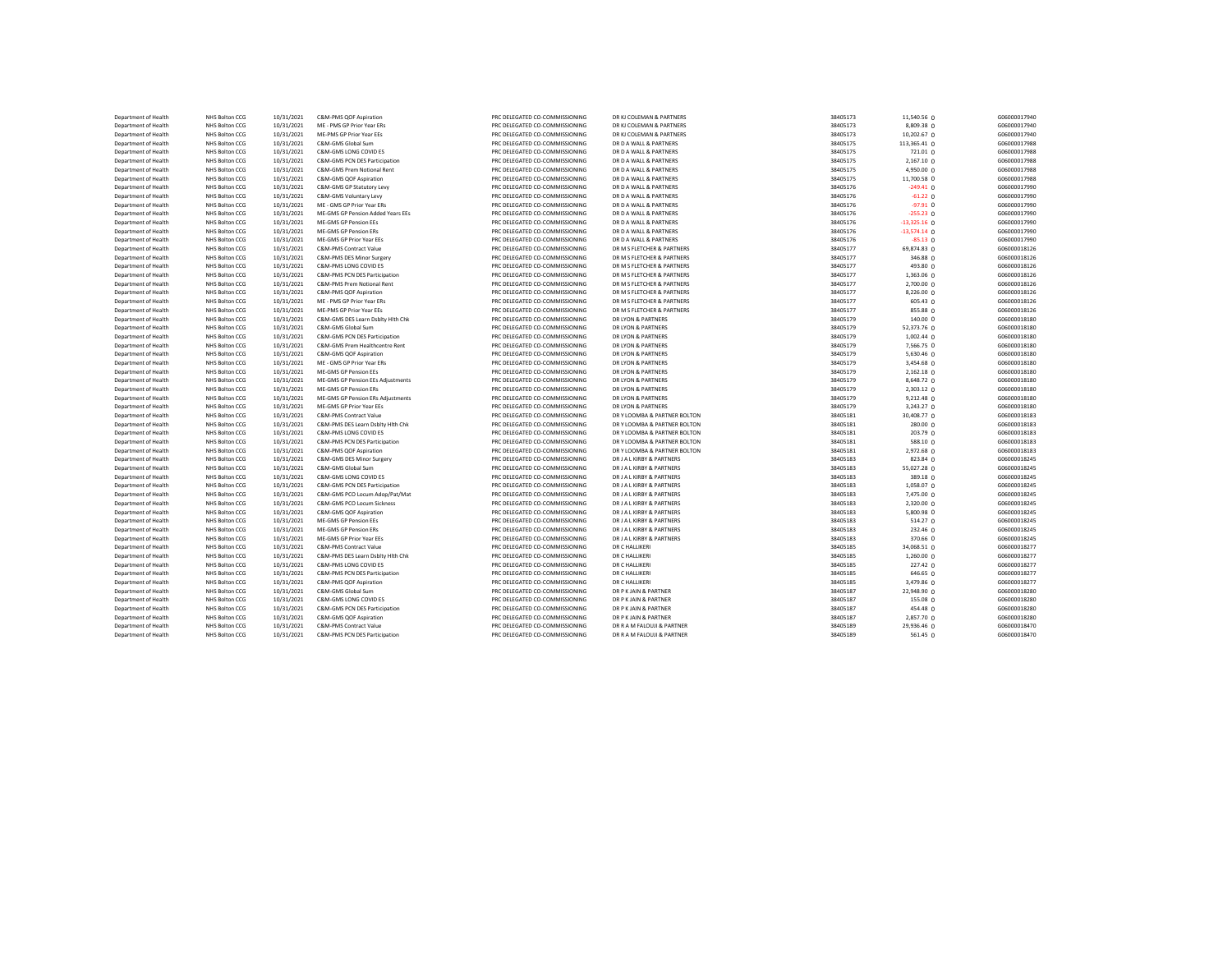| Department of Health | NHS Bolton CCG | 10/31/2021 | C&M-PMS Prem Healthcentre Rent     | PRC DELEGATED CO-COMMISSIONING | DR R A M FALOUJI & PARTNER                | 38405189 | 6,469.60 0      | G06000018470 |
|----------------------|----------------|------------|------------------------------------|--------------------------------|-------------------------------------------|----------|-----------------|--------------|
| Department of Health | NHS Bolton CCG | 10/31/2021 | C&M-PMS QOF Aspiration             | PRC DELEGATED CO-COMMISSIONING | DR R A M FALOUJI & PARTNER                | 38405189 | 2,534.95 0      | G06000018470 |
| Department of Health | NHS Bolton CCG | 10/31/2021 | C&M-GMS DES Learn Dsblty Hith Chk  | PRC DELEGATED CO-COMMISSIONING | DR VINEET KUMAR KALHAN AND DR VIBHA GUPTA | 38405193 | 700.00 0        | G06000018612 |
| Department of Health | NHS Bolton CCG | 10/31/2021 | C&M-GMS Global Sum                 | PRC DELEGATED CO-COMMISSIONING | DR VINEET KUMAR KALHAN AND DR VIBHA GUPTA | 38405193 | 27,825.84 0     | G06000018612 |
| Department of Health | NHS Bolton CCG | 10/31/2021 | C&M-GMS LONG COVID ES              | PRC DELEGATED CO-COMMISSIONING | DR VINEET KUMAR KALHAN AND DR VIBHA GUPTA | 38405193 | 203.36 0        | G06000018612 |
| Department of Health | NHS Bolton CCG | 10/31/2021 | C&M-GMS PCN DES Participation      | PRC DELEGATED CO-COMMISSIONING | DR VINEET KUMAR KALHAN AND DR VIBHA GUPTA | 38405193 | 512.50 0        | G06000018612 |
| Department of Health | NHS Bolton CCG | 10/31/2021 | C&M-GMS Prem Notional Rent         | PRC DELEGATED CO-COMMISSIONING | DR VINEET KUMAR KALHAN AND DR VIBHA GUPTA | 38405193 | 1,445.83 0      | G06000018612 |
| Department of Health | NHS Bolton CCG | 10/31/2021 | C&M-GMS QOF Aspiration             | PRC DELEGATED CO-COMMISSIONING | DR VINEET KUMAR KALHAN AND DR VIBHA GUPTA | 38405193 | 2,454.98 0      | G06000018612 |
|                      |                |            |                                    |                                |                                           |          |                 |              |
| Department of Health | NHS Bolton CCG | 10/31/2021 | C&M-APMS DES Learn Dsbltv Hith Chk | PRC DELEGATED CO-COMMISSIONING | <b>OLIVE FAMILY PRACTICE</b>              | 38405195 | 560.00 0        | G06000018749 |
| Department of Health | NHS Bolton CCG | 10/31/2021 | C&M-APMS LONG COVID ES             | PRC DELEGATED CO-COMMISSIONING | <b>OLIVE FAMILY PRACTICE</b>              | 38405195 | 250.00 0        | G06000018749 |
| Department of Health | NHS Bolton CCG | 10/31/2021 | C&M-APMS PCN DES Participation     | PRC DELEGATED CO-COMMISSIONING | <b>OLIVE FAMILY PRACTICE</b>              | 38405195 | 666.43 0        | G06000018749 |
| Department of Health | NHS Bolton CCG | 10/31/2021 | C&M-APMS QOF Aspiration            | PRC DELEGATED CO-COMMISSIONING | OLIVE FAMILY PRACTICE                     | 38405195 | 2,709.54 0      | G06000018749 |
| Department of Health | NHS Bolton CCG | 10/31/2021 | C&M-PMS Contract Value             | PRC DELEGATED CO-COMMISSIONING | <b>OLIVE FAMILY PRACTICE</b>              | 38405195 | 37,000.31 0     | G06000018749 |
| Department of Health | NHS Bolton CCG | 10/31/2021 | C&M-PMS Contract Value             | PRC DELEGATED CO-COMMISSIONING | DR S S H NASEEF                           | 38405197 | 23,916.37 0     | G06000018794 |
| Department of Health | NHS Bolton CCG | 10/31/2021 | C&M-PMS LONG COVID ES              | PRC DELEGATED CO-COMMISSIONING | DR S S H NASEEF                           | 38405197 | 178.19 0        | G06000018794 |
| Department of Health | NHS Bolton CCG | 10/31/2021 | C&M-PMS PCN DES Participation      | PRC DELEGATED CO-COMMISSIONING | DR S S H NASEEF                           | 38405197 | 457.25 0        | G06000018794 |
| Department of Health | NHS Bolton CCG | 10/31/2021 | C&M-PMS Prem Notional Rent         | PRC DELEGATED CO-COMMISSIONING | DR S S H NASEEF                           | 38405197 | 2,504.17 0      | G06000018794 |
| Department of Health | NHS Bolton CCG | 10/31/2021 | C&M-PMS OOF Aspiration             | PRC DELEGATED CO-COMMISSIONING | DR S S H NASEEF                           | 38405197 | 2,422.96 0      | G06000018794 |
| Department of Health | NHS Bolton CCG | 10/31/2021 | C&M-PMS Contract Value             | PRC DELEGATED CO-COMMISSIONING | PIKES LANE CENTRE                         | 38405201 | 16,123.13 0     | G06000018857 |
| Department of Health | NHS Bolton CCG | 10/31/2021 | C&M-PMS LONG COVID ES              | PRC DELEGATED CO-COMMISSIONING | PIKES LANE CENTRE                         | 38405201 | $109.82 \Omega$ | G06000018857 |
| Department of Health | NHS Bolton CCG | 10/31/2021 | C&M-PMS PCN DES Participation      | PRC DELEGATED CO-COMMISSIONING | PIKES LANE CENTRE                         | 38405201 | 308.98 0        | G06000018857 |
| Department of Health | NHS Bolton CCG | 10/31/2021 | C&M-PMS Prem Healthcentre Rent     | PRC DELEGATED CO-COMMISSIONING | PIKES LANE CENTRE                         | 38405201 | 6,943.86 0      | G06000018857 |
| Department of Health | NHS Bolton CCG | 10/31/2021 | C&M-PMS QOF Aspiration             | PRC DELEGATED CO-COMMISSIONING | PIKES LANE CENTRE                         | 38405201 | 1,716.75 0      | G06000018857 |
| Department of Health | NHS Bolton CCG | 10/31/2021 | C&M-APMS LONG COVID ES             | PRC DELEGATED CO-COMMISSIONING | SSP HEALTH MEDICAL SERVICES LTD (P82609)  | 38405203 | 345.14 0        | G06000018863 |
|                      | NHS Bolton CCG |            | C&M-APMS PCN DES Participation     | PRC DELEGATED CO-COMMISSIONING | SSP HEALTH MEDICAL SERVICES LTD (P82609)  |          |                 | G06000018863 |
| Department of Health |                | 10/31/2021 |                                    |                                |                                           | 38405203 | 876.03 0        |              |
| Department of Health | NHS Bolton CCG | 10/31/2021 | C&M-APMS QOF Aspiration            | PRC DELEGATED CO-COMMISSIONING | SSP HEALTH MEDICAL SERVICES LTD (P82609)  | 38405203 | 3,824.74 0      | G06000018863 |
| Department of Health | NHS Bolton CCG | 10/31/2021 | C&M-PMS Contract Value             | PRC DELEGATED CO-COMMISSIONING | SSP HEALTH MEDICAL SERVICES LTD (P82609)  | 38405203 | 44,559.02 0     | G06000018863 |
| Department of Health | NHS Bolton CCG | 10/31/2021 | C&M-PMS Contract Value             | PRC DELEGATED CO-COMMISSIONING | DR S R GREEN & PARTNER                    | 38405205 | 38,087.10 0     | G06000018941 |
| Department of Health | NHS Bolton CCG | 10/31/2021 | C&M-PMS DES Minor Surgery          | PRC DELEGATED CO-COMMISSIONING | DR S R GREEN & PARTNER                    | 38405205 | 867.20 0        | G06000018941 |
| Department of Health | NHS Bolton CCG | 10/31/2021 | C&M-PMS LONG COVID ES              | PRC DELEGATED CO-COMMISSIONING | DR S R GREEN & PARTNER                    | 38405205 | 256.26 0        | G06000018941 |
| Department of Health | NHS Bolton CCG | 10/31/2021 | C&M-PMS PCN DES Participation      | PRC DELEGATED CO-COMMISSIONING | DR S R GREEN & PARTNER                    | 38405205 | 735.99 0        | G06000018941 |
| Department of Health | NHS Bolton CCG | 10/31/2021 | C&M-PMS QOF Aspiration             | PRC DELEGATED CO-COMMISSIONING | DR S R GREEN & PARTNER                    | 38405205 | 3,553.41 0      | G06000018941 |
| Department of Health | NHS Bolton CCG | 10/31/2021 | C&M-PMS Contract Value             | PRC DELEGATED CO-COMMISSIONING | <b>SILVERT &amp; PARTNERS</b>             | 38405209 | 115,265.07 0    | G06000018998 |
| Department of Health | NHS Bolton CCG | 10/31/2021 | C&M-PMS DES Learn Dsblty Hith Chk  | PRC DELEGATED CO-COMMISSIONING | <b>SILVERT &amp; PARTNERS</b>             | 38405209 | 840.00 0        | G06000018998 |
| Department of Health | NHS Bolton CCG | 10/31/2021 | C&M-PMS DES Minor Surgery          | PRC DELEGATED CO-COMMISSIONING | <b>SILVERT &amp; PARTNERS</b>             | 38405209 | 1,257.44 0      | G06000018998 |
| Department of Health | NHS Bolton CCG | 10/31/2021 | C&M-PMS LONG COVID ES              | PRC DELEGATED CO-COMMISSIONING | <b>SILVERT &amp; PARTNERS</b>             | 38405209 | 726.10 0        | G06000018998 |
| Department of Health | NHS Bolton CCG | 10/31/2021 | C&M-PMS PCN DES Participation      | PRC DELEGATED CO-COMMISSIONING | <b>SILVERT &amp; PARTNERS</b>             | 38405209 | 2,185.70 0      | G06000018998 |
| Department of Health | NHS Bolton CCG | 10/31/2021 | C&M-PMS Prem Notional Rent         | PRC DELEGATED CO-COMMISSIONING | <b>SILVERT &amp; PARTNERS</b>             | 38405209 | 6,734.09 0      | G06000018998 |
| Department of Health | NHS Bolton CCG | 10/31/2021 | C&M-PMS QOF Aspiration             | PRC DELEGATED CO-COMMISSIONING | <b>SILVERT &amp; PARTNERS</b>             | 38405209 | 12,719.81 0     | G06000018998 |
| Department of Health | NHS Bolton CCG | 10/31/2021 | C&M-PMS Contract Value             | PRC DELEGATED CO-COMMISSIONING | DR R J WALKER & PARTNER                   | 38405211 | 27,899.86 0     | G06000019028 |
| Department of Health | NHS Bolton CCG | 10/31/2021 | C&M-PMS LONG COVID ES              | PRC DELEGATED CO-COMMISSIONING | DR R J WALKER & PARTNER                   | 38405211 | 202.88 0        | G06000019028 |
| Department of Health | NHS Bolton CCG | 10/31/2021 | C&M-PMS PCN DES Participation      | PRC DELEGATED CO-COMMISSIONING | DR R J WALKER & PARTNER                   | 38405211 | $534.11$ 0      | G06000019028 |
| Department of Health | NHS Bolton CCG | 10/31/2021 | C&M-PMS Prem Actual Rent           | PRC DELEGATED CO-COMMISSIONING | DR R J WALKER & PARTNER                   | 38405211 |                 | G06000019028 |
|                      |                |            |                                    |                                |                                           |          | 1,816.67 0      |              |
| Department of Health | NHS Bolton CCG | 10/31/2021 | C&M-PMS Prem Other                 | PRC DELEGATED CO-COMMISSIONING | DR R J WALKER & PARTNER                   | 38405211 | $136.25$ 0      | G06000019028 |
| Department of Health | NHS Bolton CCG | 10/31/2021 | C&M-PMS QOF Aspiration             | PRC DELEGATED CO-COMMISSIONING | DR R J WALKER & PARTNER                   | 38405211 | 2,874.89 0      | G06000019028 |
| Department of Health | NHS Bolton CCG | 10/31/2021 | C&M-PMS Contract Value             | PRC DELEGATED CO-COMMISSIONING | SWAN LANE MEDICAL CENTRE                  | 38405213 | 73,993.79 0     | G06000019085 |
| Department of Health | NHS Bolton CCG | 10/31/2021 | C&M-PMS DES Learn Dsblty Hith Chk  | PRC DELEGATED CO-COMMISSIONING | SWAN LANE MEDICAL CENTRE                  | 38405213 | 140.00 0        | G06000019085 |
| Department of Health | NHS Bolton CCG | 10/31/2021 | C&M-PMS DES Minor Surgery          | PRC DELEGATED CO-COMMISSIONING | SWAN LANE MEDICAL CENTRE                  | 38405213 | 216.80 0        | G06000019085 |
| Department of Health | NHS Bolton CCG | 10/31/2021 | C&M-PMS LONG COVID ES              | PRC DELEGATED CO-COMMISSIONING | SWAN LANE MEDICAL CENTRE                  | 38405213 | 473.18 0        | G06000019085 |
| Department of Health | NHS Bolton CCG | 10/31/2021 | C&M-PMS PCN DES Participation      | PRC DELEGATED CO-COMMISSIONING | SWAN LANE MEDICAL CENTRE                  | 38405213 | 1,381.20 0      | G06000019085 |
| Department of Health | NHS Bolton CCG | 10/31/2021 | C&M-PMS Prem Notional Rent         | PRC DELEGATED CO-COMMISSIONING | SWAN LANE MEDICAL CENTRE                  | 38405213 | 2,558.33 0      | G06000019085 |
| Department of Health | NHS Bolton CCG | 10/31/2021 | C&M-PMS QOF Aspiration             | PRC DELEGATED CO-COMMISSIONING | SWAN LANE MEDICAL CENTRE                  | 38405213 | 7,897.26 0      | G06000019085 |
| Department of Health | NHS Bolton CCG | 10/31/2021 | C&M- PCN DES CARE HOME PREMIUM     | PRC DELEGATED CO-COMMISSIONING | <b>BOLTON COMMUNITY PRACTICE</b>          | 38405215 | 2,050.00 0      | G06000019154 |
| Department of Health | NHS Bolton CCG | 10/31/2021 | C&M-APMS DES Extended Hours Access | PRC DELEGATED CO-COMMISSIONING | <b>BOLTON COMMUNITY PRACTICE</b>          | 38405215 | 4,433.64 0      | G06000019154 |
| Department of Health | NHS Bolton CCG | 10/31/2021 | C&M-APMS DES Learn Dsblty Hith Chk | PRC DELEGATED CO-COMMISSIONING | <b>BOLTON COMMUNITY PRACTICE</b>          | 38405215 | 840.00 0        | G06000019154 |
| Department of Health | NHS Bolton CCG | 10/31/2021 | C&M-APMS LONG COVID ES             | PRC DELEGATED CO-COMMISSIONING | <b>BOLTON COMMUNITY PRACTICE</b>          | 38405215 | 702.52 0        | G06000019154 |
| Department of Health | NHS Bolton CCG | 10/31/2021 | C&M-APMS PCN DES Clinical Director | PRC DELEGATED CO-COMMISSIONING | <b>BOLTON COMMUNITY PRACTICE</b>          | 38405215 | 2,266.08 0      | G06000019154 |
| Department of Health | NHS Bolton CCG | 10/31/2021 | C&M-APMS PCN DES PCN support       | PRC DELEGATED CO-COMMISSIONING | <b>BOLTON COMMUNITY PRACTICE</b>          | 38405215 | 4,618.38 0      | G06000019154 |
| Department of Health | NHS Bolton CCG | 10/31/2021 | C&M-APMS PCN DES Participation     | PRC DELEGATED CO-COMMISSIONING | <b>BOLTON COMMUNITY PRACTICE</b>          | 38405215 | 2,026.79 0      | G06000019154 |
|                      | NHS Bolton CCG |            | C&M-APMS QOF Aspiration            | PRC DELEGATED CO-COMMISSIONING | <b>BOLTON COMMUNITY PRACTICE</b>          | 38405215 |                 | G06000019154 |
| Department of Health |                | 10/31/2021 |                                    |                                |                                           |          | 10,930.08 0     |              |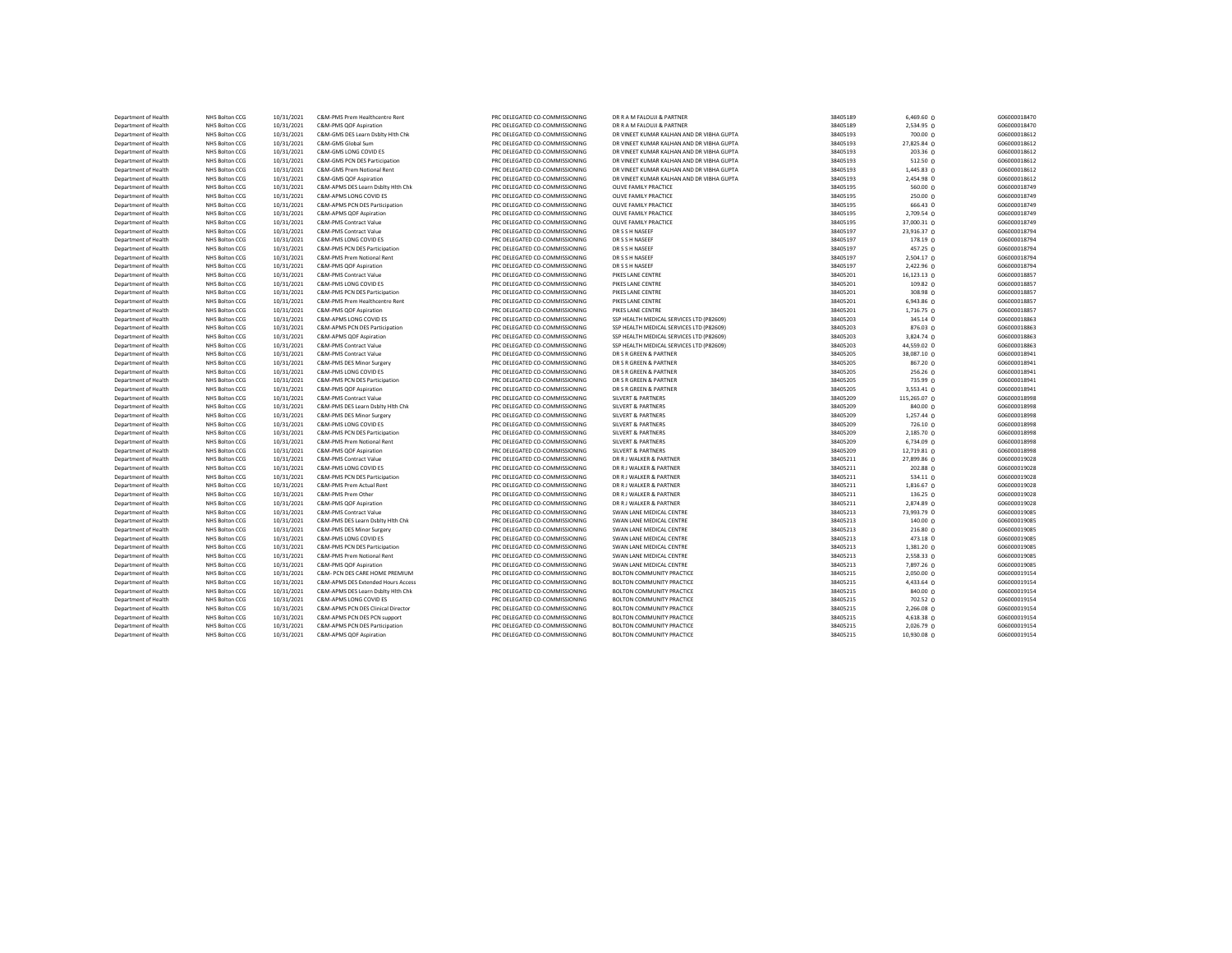| Department of Health | NHS Bolton CCG | 10/31/2021 | C&M-PMS Contract Value             | PRC DELEGATED CO-COMMISSIONING | <b>BOLTON COMMUNITY PRACTICE</b> | 38405215 | 109,636.92 0 | G06000019154 |
|----------------------|----------------|------------|------------------------------------|--------------------------------|----------------------------------|----------|--------------|--------------|
| Department of Health | NHS Bolton CCG | 10/31/2021 | ME - APMS GP Prior Year ERs        | PRC DELEGATED CO-COMMISSIONING | <b>BOLTON COMMUNITY PRACTICE</b> | 38405215 | 25.49 0      | G06000019154 |
| Department of Health | NHS Bolton CCG | 10/31/2021 | C&M-APMS LONG COVID ES             | PRC DELEGATED CO-COMMISSIONING | SSP HEALTH BOLTON GP             | 38405217 | 309.84 0     | G06000019157 |
| Department of Health | NHS Bolton CCG | 10/31/2021 | C&M-APMS PCN DES Participation     | PRC DELEGATED CO-COMMISSIONING | SSP HEALTH BOLTON GP             | 38405217 | 742.60 0     | G06000019157 |
| Department of Health | NHS Bolton CCG | 10/31/2021 | C&M-APMS QOF Aspiration            | PRC DELEGATED CO-COMMISSIONING | SSP HEALTH BOLTON GP             | 38405217 | 2,571.76 0   | G06000019157 |
| Department of Health | NHS Bolton CCG | 10/31/2021 | C&M-PMS Contract Value             | PRC DELEGATED CO-COMMISSIONING | SSP HEALTH BOLTON GP             | 38405217 | 39,873.32 0  | G06000019157 |
| Department of Health | NHS Bolton CCG | 10/31/2021 | C&M-APMS DES Learn Dsblty Hith Chk | PRC DELEGATED CO-COMMISSIONING | SSP HEALTH BOLTON MC             | 38405219 | 140.00 0     | G06000019160 |
| Department of Health | NHS Bolton CCG | 10/31/2021 | C&M-APMS LONG COVID ES             | PRC DELEGATED CO-COMMISSIONING | SSP HEALTH BOLTON MC             | 38405219 | 346.57 0     | G06000019160 |
| Department of Health | NHS Bolton CCG | 10/31/2021 | C&M-APMS PCN DES Participation     | PRC DELEGATED CO-COMMISSIONING | SSP HEALTH BOLTON MC             | 38405219 | 889.85 0     | G06000019160 |
| Department of Health | NHS Bolton CCG | 10/31/2021 | C&M-APMS Prem Notional Rent        | PRC DELEGATED CO-COMMISSIONING | SSP HEALTH BOLTON MC             | 38405219 | 5,962.50 0   | G06000019160 |
| Department of Health | NHS Bolton CCG | 10/31/2021 | C&M-APMS QOF Aspiration            | PRC DELEGATED CO-COMMISSIONING | SSP HEALTH BOLTON MC             | 38405219 | 3,743.91 0   | G06000019160 |
| Department of Health | NHS Bolton CCG | 10/31/2021 | C&M-PMS Contract Value             | PRC DELEGATED CO-COMMISSIONING | SSP HEALTH BOLTON MC             | 38405219 | 45,304.97 0  | G06000019160 |
| Department of Health | NHS Bolton CCG | 10/31/2021 | C&M- PCN DES CARE HOME PREMIUM     | PRC DELEGATED CO-COMMISSIONING | <b>DUNSTAN PARTNERSHIP</b>       | 38405221 | 2,350.00 0   | G06000019175 |
| Department of Health | NHS Bolton CCG | 10/31/2021 | C&M-GMS DES Extended Hours Access  | PRC DELEGATED CO-COMMISSIONING | <b>DUNSTAN PARTNERSHIP</b>       | 38405221 | 4,348.20 0   | G06000019175 |
| Department of Health | NHS Bolton CCG | 10/31/2021 | C&M-GMS DES Learn Dsblty Hith Chk  | PRC DELEGATED CO-COMMISSIONING | <b>DUNSTAN PARTNERSHIP</b>       | 38405221 | 420.00 0     | G06000019175 |
| Department of Health | NHS Bolton CCG | 10/31/2021 | C&M-GMS DES Minor Surgery          | PRC DELEGATED CO-COMMISSIONING | <b>DUNSTAN PARTNERSHIP</b>       | 38405221 | 693.76 0     | G06000019175 |
| Department of Health | NHS Bolton CCG | 10/31/2021 | C&M-GMS Global Sum                 | PRC DELEGATED CO-COMMISSIONING | <b>DUNSTAN PARTNERSHIP</b>       | 38405221 | 83,950.88 0  | G06000019175 |
| Department of Health | NHS Bolton CCG | 10/31/2021 | C&M-GMS LONG COVID ES              | PRC DELEGATED CO-COMMISSIONING | <b>DUNSTAN PARTNERSHIP</b>       | 38405221 | 550.51 0     | G06000019175 |
| Department of Health | NHS Bolton CCG | 10/31/2021 | C&M-GMS PCN DES Clinical Director  | PRC DELEGATED CO-COMMISSIONING | <b>DUNSTAN PARTNERSHIP</b>       | 38405221 | $2,222.41$ 0 | G06000019175 |
| Department of Health | NHS Bolton CCG | 10/31/2021 | C&M-GMS PCN DES PCN support        | PRC DELEGATED CO-COMMISSIONING | <b>DUNSTAN PARTNERSHIP</b>       | 38405221 | $4,529.38$ 0 | G06000019175 |
| Department of Health | NHS Bolton CCG | 10/31/2021 | C&M-GMS PCN DES Participation      | PRC DELEGATED CO-COMMISSIONING | <b>DUNSTAN PARTNERSHIP</b>       | 38405221 | $1,606.49$ 0 | G06000019175 |
| Department of Health | NHS Bolton CCG | 10/31/2021 | C&M-GMS Prem Healthcentre Rent     | PRC DELEGATED CO-COMMISSIONING | <b>DUNSTAN PARTNERSHIP</b>       | 38405221 | 17,485.15 0  | G06000019175 |
|                      |                |            |                                    |                                |                                  |          |              |              |
| Department of Health | NHS Bolton CCG | 10/31/2021 | C&M-GMS QOF Aspiration             | PRC DELEGATED CO-COMMISSIONING | <b>DUNSTAN PARTNERSHIP</b>       | 38405221 | 10,893.38 0  | G06000019175 |
| Department of Health | NHS Bolton CCG | 10/31/2021 | C&M-GMS DES Minor Surgery          | PRC DELEGATED CO-COMMISSIONING | <b>GARNET FOLD PRACTICE</b>      | 38405223 | 607.04 0     | G06000019221 |
| Department of Health | NHS Bolton CCG | 10/31/2021 | C&M-GMS Global Sum                 | PRC DELEGATED CO-COMMISSIONING | <b>GARNET FOLD PRACTICE</b>      | 38405223 | 55,895.73 0  | G06000019221 |
| Department of Health | NHS Bolton CCG | 10/31/2021 | C&M-GMS LONG COVID ES              | PRC DELEGATED CO-COMMISSIONING | <b>GARNET FOLD PRACTICE</b>      | 38405223 | 350.38 0     | G06000019221 |
| Department of Health | NHS Bolton CCG | 10/31/2021 | C&M-GMS PCN DES Participation      | PRC DELEGATED CO-COMMISSIONING | <b>GARNET FOLD PRACTICE</b>      | 38405223 | 1,071.62 0   | G06000019221 |
| Department of Health | NHS Bolton CCG | 10/31/2021 | C&M-GMS Prem Notional Rent         | PRC DELEGATED CO-COMMISSIONING | <b>GARNET FOLD PRACTICE</b>      | 38405223 | 2,842.66 0   | G06000019221 |
| Department of Health | NHS Bolton CCG | 10/31/2021 | C&M-GMS QOF Aspiration             | PRC DELEGATED CO-COMMISSIONING | <b>GARNET FOLD PRACTICE</b>      | 38405223 | 5,867.24 0   | G06000019221 |
| Department of Health | NHS Bolton CCG | 10/31/2021 | C&M-PMS Contract Value             | PRC DELEGATED CO-COMMISSIONING | DR P A SAUL & PARTNERS           | 38405225 | 55,121.25 0  | G06000019328 |
| Department of Health | NHS Bolton CCG | 10/31/2021 | C&M-PMS DES Minor Surgery          | PRC DELEGATED CO-COMMISSIONING | DR P A SAUL & PARTNERS           | 38405225 | 823.84 0     | G06000019328 |
| Department of Health | NHS Bolton CCG | 10/31/2021 | C&M-PMS LONG COVID ES              | PRC DELEGATED CO-COMMISSIONING | DR P A SAUL & PARTNERS           | 38405225 | 355.79 0     | G06000019328 |
| Department of Health | NHS Bolton CCG | 10/31/2021 | C&M-PMS PCN DES Participation      | PRC DELEGATED CO-COMMISSIONING | DR P A SAUL & PARTNERS           | 38405225 | 1,056.52 0   | G06000019328 |
| Department of Health | NHS Bolton CCG | 10/31/2021 | C&M-PMS Prem Notional Rent         | PRC DELEGATED CO-COMMISSIONING | DR P A SAUL & PARTNERS           | 38405225 | 3,633.33 0   | G06000019328 |
| Department of Health | NHS Bolton CCG | 10/31/2021 | C&M-PMS QOF Aspiration             | PRC DELEGATED CO-COMMISSIONING | DR P A SAUL & PARTNERS           | 38405225 | 5,539.98 0   | G06000019328 |
| Department of Health | NHS Bolton CCG | 10/31/2021 | C&M-GMS DES Minor Surgery          | PRC DELEGATED CO-COMMISSIONING | DR SYMES & PARTNERS              | 38405227 | 303.52 0     | G06000019331 |
| Department of Health | NHS Bolton CCG | 10/31/2021 | C&M-GMS Global Sum                 | PRC DELEGATED CO-COMMISSIONING | DR SYMES & PARTNERS              | 38405227 | 54,001.60 0  | G06000019331 |
| Department of Health | NHS Bolton CCG | 10/31/2021 | C&M-GMS LONG COVID ES              | PRC DELEGATED CO-COMMISSIONING | DR SYMES & PARTNERS              | 38405227 | 379.00 0     | G06000019331 |
| Department of Health | NHS Bolton CCG | 10/31/2021 | C&M-GMS PCN DES Participation      | PRC DELEGATED CO-COMMISSIONING | DR SYMES & PARTNERS              | 38405227 | 1,048.85 0   | G06000019331 |
| Department of Health | NHS Bolton CCG | 10/31/2021 | C&M-GMS Prem Clinical Waste        | PRC DELEGATED CO-COMMISSIONING | DR SYMES & PARTNERS              | 38405227 | 1,047.67 0   | G06000019331 |
| Department of Health | NHS Bolton CCG | 10/31/2021 | C&M-GMS Prem Notional Rent         | PRC DELEGATED CO-COMMISSIONING | DR SYMES & PARTNERS              | 38405227 | 3,404.17 0   | G06000019331 |
| Department of Health | NHS Bolton CCG | 10/31/2021 | C&M-GMS QOF Aspiration             | PRC DELEGATED CO-COMMISSIONING | DR SYMES & PARTNERS              | 38405227 | 5,376.88 0   | G06000019331 |
| Department of Health | NHS Bolton CCG | 10/31/2021 | C&M-GMS DES Learn Dsblty Hith Chk  | PRC DELEGATED CO-COMMISSIONING | SPRING VIEW MEDICAL CENTRE       | 38405229 | 420.00 0     | G06000019334 |
| Department of Health | NHS Bolton CCG | 10/31/2021 | C&M-GMS Global Sum                 | PRC DELEGATED CO-COMMISSIONING | SPRING VIEW MEDICAL CENTRE       | 38405229 | 41,578.21 0  | G06000019334 |
| Department of Health | NHS Bolton CCG | 10/31/2021 | C&M-GMS LONG COVID ES              | PRC DELEGATED CO-COMMISSIONING | SPRING VIEW MEDICAL CENTRE       | 38405229 | 275.02 0     | G06000019334 |
| Department of Health | NHS Bolton CCG | 10/31/2021 | C&M-GMS PCN DES Participation      | PRC DELEGATED CO-COMMISSIONING | SPRING VIEW MEDICAL CENTRE       | 38405229 | 788.89 0     | G06000019334 |
| Department of Health | NHS Bolton CCG | 10/31/2021 | C&M-GMS Prem Notional Rent         | PRC DELEGATED CO-COMMISSIONING | SPRING VIEW MEDICAL CENTRE       | 38405229 | 3,366.67 0   | G06000019334 |
| Department of Health | NHS Bolton CCG | 10/31/2021 | C&M-GMS QOF Aspiration             | PRC DELEGATED CO-COMMISSIONING | SPRING VIEW MEDICAL CENTRE       | 38405229 | 4,246.62 0   | G06000019334 |
| Department of Health | NHS Bolton CCG | 10/31/2021 | C&M-PMS Contract Value             | PRC DELEGATED CO-COMMISSIONING | DRS LIVERSEDGE MCCURDIE & WONG   | 38405231 | 47,889.56 0  | G06000019468 |
| Department of Health | NHS Bolton CCG | 10/31/2021 | C&M-PMS LONG COVID ES              | PRC DELEGATED CO-COMMISSIONING | DRS LIVERSEDGE MCCURDIE & WONG   | 38405231 | 367.56 0     | G06000019468 |
|                      |                | 10/31/2021 |                                    |                                |                                  | 38405231 |              | G06000019468 |
| Department of Health | NHS Bolton CCG | 10/31/2021 | C&M-PMS PCN DES Participation      | PRC DELEGATED CO-COMMISSIONING | DRS LIVERSEDGE MCCURDIE & WONG   |          | 900.79 0     |              |
| Department of Health | NHS Bolton CCG |            | C&M-PMS QOF Aspiration             | PRC DELEGATED CO-COMMISSIONING | DRS LIVERSEDGE MCCURDIE & WONG   | 38405231 | 4,591.14 0   | G06000019468 |
| Department of Health | NHS Bolton CCG | 10/31/2021 | C&M-GMS DES Minor Surgery          | PRC DELEGATED CO-COMMISSIONING | <b>DALEFIELD SURGERY</b>         | 38405233 | 346.88 0     | G06000019541 |
| Department of Health | NHS Bolton CCG | 10/31/2021 | C&M-GMS Global Sum                 | PRC DELEGATED CO-COMMISSIONING | <b>DALEFIELD SURGERY</b>         | 38405233 | 59,593.14 0  | G06000019541 |
| Department of Health | NHS Bolton CCG | 10/31/2021 | C&M-GMS PCN DES Participation      | PRC DELEGATED CO-COMMISSIONING | <b>DALEFIELD SURGERY</b>         | 38405233 | 1,101.48 0   | G06000019541 |
| Department of Health | NHS Bolton CCG | 10/31/2021 | C&M-GMS QOF Aspiration             | PRC DELEGATED CO-COMMISSIONING | <b>DALEFIELD SURGERY</b>         | 38405233 | 6,443.93 0   | G06000019541 |
| Department of Health | NHS Bolton CCG | 10/31/2021 | C&M-APMS LONG COVID ES             | PRC DELEGATED CO-COMMISSIONING | DR M SELVARAJAN                  | 38405235 | 182.90 0     | G06000019606 |
| Department of Health | NHS Bolton CCG | 10/31/2021 | C&M-APMS PCN DES Participation     | PRC DELEGATED CO-COMMISSIONING | DR M SELVARAJAN                  | 38405235 | 445.74 0     | G06000019606 |
| Department of Health | NHS Bolton CCG | 10/31/2021 | C&M-APMS Prem Notional Rent        | PRC DELEGATED CO-COMMISSIONING | DR M SELVARAJAN                  | 38405235 | 3,051.67 0   | G06000019606 |
| Department of Health | NHS Bolton CCG | 10/31/2021 | C&M-APMS QOF Aspiration            | PRC DELEGATED CO-COMMISSIONING | DR M SELVARAJAN                  | 38405235 | 2,586.13 0   | G06000019606 |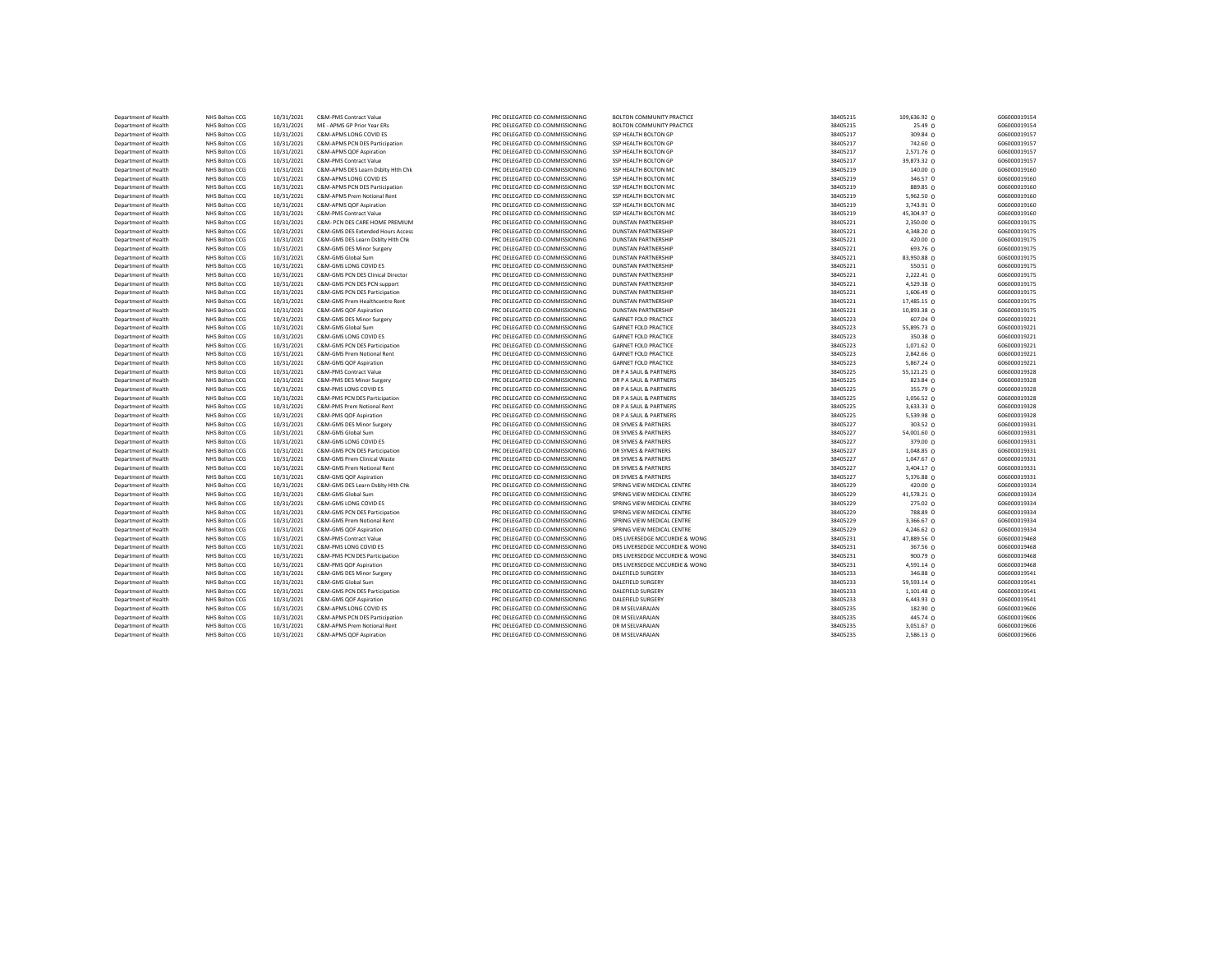| Department of Health | NHS Bolton CCG                   | 10/31/2021 | C&M-PMS Contract Value                                          | PRC DELEGATED CO-COMMISSIONING | DR M SELVARAJAN               | 38405235 | 23,932.10 0            | G06000019606 |
|----------------------|----------------------------------|------------|-----------------------------------------------------------------|--------------------------------|-------------------------------|----------|------------------------|--------------|
| Department of Health | NHS Bolton CCG                   | 10/31/2021 | C&M-GMS DES Learn Dsblty Hith Chk                               | PRC DELEGATED CO-COMMISSIONING | DR A KUMAR                    | 38405237 | 560.00 0               | G06000019608 |
| Department of Health | NHS Bolton CCG                   | 10/31/2021 | C&M-GMS Global Sum                                              | PRC DELEGATED CO-COMMISSIONING | <b>DR A KUMAR</b>             | 38405237 | 27,118.67 0            | G06000019608 |
| Department of Health | NHS Bolton CCG                   | 10/31/2021 | C&M-GMS LONG COVID ES                                           | PRC DELEGATED CO-COMMISSIONING | DR A KUMAR                    | 38405237 | 200.76 0               | G06000019608 |
| Department of Health | NHS Bolton CCG                   | 10/31/2021 | C&M-GMS PCN DES Participation                                   | PRC DELEGATED CO-COMMISSIONING | DR A KUMAR                    | 38405237 | 533.87 0               | G06000019608 |
| Department of Health | NHS Bolton CCG                   | 10/31/2021 | C&M-GMS PCO Locum Sickness                                      | PRC DELEGATED CO-COMMISSIONING | DR A KUMAR                    | 38405237 | 25,904.88 0            | G06000019608 |
| Department of Health | NHS Bolton CCG                   | 10/31/2021 | C&M-GMS Prem Notional Rent                                      | PRC DELEGATED CO-COMMISSIONING | DR A KUMAR                    | 38405237 | 4,335.17 0             | G06000019608 |
| Department of Health | NHS Bolton CCG                   | 10/31/2021 | C&M-GMS QOF Aspiration                                          | PRC DELEGATED CO-COMMISSIONING | <b>DR A KUMAR</b>             | 38405237 | 2,869.04 0             | G06000019608 |
| Department of Health | NHS Bolton CCG                   | 10/31/2021 | C&M-PMS Contract Value                                          | PRC DELEGATED CO-COMMISSIONING | DR J LOWE & PARTNERS          | 38405239 | 55,209.03 0            | G06000019656 |
| Department of Health | NHS Bolton CCG                   | 10/31/2021 | C&M-PMS DES Learn Dsblty Hith Chk                               | PRC DELEGATED CO-COMMISSIONING | DR J LOWE & PARTNERS          | 38405239 | 700.00 0               | G06000019656 |
| Department of Health | NHS Bolton CCG                   | 10/31/2021 | C&M-PMS DES Minor Surgery                                       | PRC DELEGATED CO-COMMISSIONING | DR J LOWE & PARTNERS          | 38405239 | 476.96 0               | G06000019656 |
| Department of Health | NHS Bolton CCG                   | 10/31/2021 | C&M-PMS LONG COVID ES                                           | PRC DELEGATED CO-COMMISSIONING | DR J LOWE & PARTNERS          | 38405239 | 338.14 0               | G06000019656 |
| Department of Health | NHS Bolton CCG                   | 10/31/2021 | C&M-PMS PCN DES Participation                                   | PRC DELEGATED CO-COMMISSIONING | DR J LOWE & PARTNERS          | 38405239 | 1,040.74 0             | G06000019656 |
| Department of Health | NHS Bolton CCG                   | 10/31/2021 | C&M-PMS Prem Notional Rent                                      | PRC DELEGATED CO-COMMISSIONING | DR J LOWE & PARTNERS          | 38405239 | 5,987.50 0             | G06000019656 |
| Department of Health | NHS Bolton CCG                   | 10/31/2021 | C&M-PMS QOF Aspiration                                          | PRC DELEGATED CO-COMMISSIONING | DR J LOWE & PARTNERS          | 38405239 | 5,834.56 0             | G06000019656 |
| Department of Health | NHS Bolton CCG                   | 10/31/2021 | C&M-GMS DES Learn Dsblty Hith Chk                               | PRC DELEGATED CO-COMMISSIONING | FIG TREE MEDICAL PRACTICE     | 38405241 | 280.00 0               | G06000019673 |
| Department of Health | NHS Bolton CCG                   | 10/31/2021 | C&M-GMS DES Minor Surgery                                       | PRC DELEGATED CO-COMMISSIONING | FIG TREE MEDICAL PRACTICE     | 38405241 | 607.04 0               | G06000019673 |
| Department of Health | NHS Bolton CCG                   | 10/31/2021 | C&M-GMS Global Sum                                              | PRC DELEGATED CO-COMMISSIONING | FIG TREE MEDICAL PRACTICE     | 38405241 | 39,381.41 0            | G06000019673 |
| Department of Health | NHS Bolton CCG                   | 10/31/2021 | C&M-GMS LONG COVID ES                                           | PRC DELEGATED CO-COMMISSIONING | FIG TREE MEDICAL PRACTICE     | 38405241 | $254.82 \Omega$        | G06000019673 |
| Department of Health |                                  | 10/31/2021 |                                                                 | PRC DELEGATED CO-COMMISSIONING | FIG TREE MEDICAL PRACTICE     | 38405241 |                        | G06000019673 |
|                      | NHS Bolton CCG<br>NHS Bolton CCG | 10/31/2021 | C&M-GMS PCN DES Participation<br>C&M-GMS Prem Healthcentre Rent | PRC DELEGATED CO-COMMISSIONING | FIG TREE MEDICAL PRACTICE     | 38405241 | 756.62 0<br>7,891.73 0 | G06000019673 |
| Department of Health |                                  |            |                                                                 |                                | FIG TREE MEDICAL PRACTICE     |          |                        |              |
| Department of Health | NHS Bolton CCG                   | 10/31/2021 | C&M-GMS QOF Aspiration                                          | PRC DELEGATED CO-COMMISSIONING |                               | 38405241 | $4,033.26$ 0           | G06000019673 |
| Department of Health | NHS Bolton CCG                   | 10/31/2021 | C&M-GMS Global Sum                                              | PRC DELEGATED CO-COMMISSIONING | DR C R BARUA                  | 38405243 | 31,742.50 0            | G06000019682 |
| Department of Health | NHS Bolton CCG                   | 10/31/2021 | C&M-GMS LONG COVID ES                                           | PRC DELEGATED CO-COMMISSIONING | DR C R BARUA                  | 38405243 | 191.49 0               | G06000019682 |
| Department of Health | NHS Bolton CCG                   | 10/31/2021 | C&M-GMS PCN DES Participation                                   | PRC DELEGATED CO-COMMISSIONING | DR C R BARUA                  | 38405243 | 595.48 0               | G06000019682 |
| Department of Health | NHS Bolton CCG                   | 10/31/2021 | C&M-GMS Prem Healthcentre Rent                                  | PRC DELEGATED CO-COMMISSIONING | DR C R BARUA                  | 38405243 | 6,100.63 0             | G06000019682 |
| Department of Health | NHS Bolton CCG                   | 10/31/2021 | C&M-GMS QOF Aspiration                                          | PRC DELEGATED CO-COMMISSIONING | DR C R BARUA                  | 38405243 | 3,006.26 0             | G06000019682 |
| Department of Health | NHS Bolton CCG                   | 10/31/2021 | C&M-PMS Contract Value                                          | PRC DELEGATED CO-COMMISSIONING | DR J P NAGLE & PARTNERS       | 38405245 | 161,342.83 0           | G06000019824 |
| Department of Health | NHS Bolton CCG                   | 10/31/2021 | C&M-PMS DES Learn Dsblty Hith Chk                               | PRC DELEGATED CO-COMMISSIONING | DR J P NAGLE & PARTNERS       | 38405245 | 420.00 0               | G06000019824 |
| Department of Health | NHS Bolton CCG                   | 10/31/2021 | C&M-PMS DES Minor Surgery                                       | PRC DELEGATED CO-COMMISSIONING | DR J P NAGLE & PARTNERS       | 38405245 | 1,430.88 0             | G06000019824 |
| Department of Health | NHS Bolton CCG                   | 10/31/2021 | C&M-PMS LONG COVID ES                                           | PRC DELEGATED CO-COMMISSIONING | DR J P NAGLE & PARTNERS       | 38405245 | 1,079.88 0             | G06000019824 |
| Department of Health | NHS Bolton CCG                   | 10/31/2021 | C&M-PMS PCN DES Participation                                   | PRC DELEGATED CO-COMMISSIONING | DR J P NAGLE & PARTNERS       | 38405245 | 3,056.85 0             | G06000019824 |
| Department of Health | NHS Bolton CCG                   | 10/31/2021 | C&M-PMS Prem Healthcentre Rent                                  | PRC DELEGATED CO-COMMISSIONING | DR J P NAGLE & PARTNERS       | 38405245 | 3,917.04 0             | G06000019824 |
| Department of Health | NHS Bolton CCG                   | 10/31/2021 | C&M-PMS Prem Notional Rent                                      | PRC DELEGATED CO-COMMISSIONING | DR J P NAGLE & PARTNERS       | 38405245 | 7,945.83 0             | G06000019824 |
| Department of Health | NHS Bolton CCG                   | 10/31/2021 | C&M-PMS Prem Rates                                              | PRC DELEGATED CO-COMMISSIONING | DR J P NAGLE & PARTNERS       | 38405245 | 15,446.91 0            | G06000019824 |
| Department of Health | NHS Bolton CCG                   | 10/31/2021 | C&M-PMS QOF Aspiration                                          | PRC DELEGATED CO-COMMISSIONING | DR J P NAGLE & PARTNERS       | 38405245 | 18,364.30 0            | G06000019824 |
| Department of Health | NHS Bolton CCG                   | 10/31/2021 | C&M-PMS GP Statutory Levy                                       | PRC DELEGATED CO-COMMISSIONING | DR J P NAGLE & PARTNERS       | 38405246 | $-373.54$ 0            | G06000019826 |
| Department of Health | NHS Bolton CCG                   | 10/31/2021 | C&M-PMS Voluntary Levy                                          | PRC DELEGATED CO-COMMISSIONING | DR J P NAGLE & PARTNERS       | 38405246 | $-91.69$ 0             | G06000019826 |
| Department of Health | NHS Bolton CCG                   | 10/31/2021 | ME-PMS GP Pension EEs-PMS                                       | PRC DELEGATED CO-COMMISSIONING | DR J P NAGLE & PARTNERS       | 38405246 | $-14,893.82$ 0         | G06000019826 |
| Department of Health | NHS Bolton CCG                   | 10/31/2021 | ME-PMS GP Pension ERs-PMS                                       | PRC DELEGATED CO-COMMISSIONING | DR J P NAGLE & PARTNERS       | 38405246 | $-15,267.31$ 0         | G06000019826 |
| Department of Health | NHS Bolton CCG                   | 10/31/2021 | C&M-GMS Global Sum                                              | PRC DELEGATED CO-COMMISSIONING | <b>CROMPTON VIEW SURGERY</b>  | 38405247 | 42,350.76 0            | G06000019934 |
| Department of Health | NHS Bolton CCG                   | 10/31/2021 | C&M-GMS LONG COVID ES                                           | PRC DELEGATED CO-COMMISSIONING | <b>CROMPTON VIEW SURGERY</b>  | 38405247 | $291.24 \Omega$        | G06000019934 |
| Department of Health | NHS Bolton CCG                   | 10/31/2021 | C&M-GMS PCN DES Participation                                   | PRC DELEGATED CO-COMMISSIONING | <b>CROMPTON VIEW SURGERY</b>  | 38405247 | $807.13$ 0             | G06000019934 |
| Department of Health | NHS Bolton CCG                   | 10/31/2021 | C&M-GMS QOF Aspiration                                          | PRC DELEGATED CO-COMMISSIONING | <b>CROMPTON VIEW SURGERY</b>  | 38405247 | $4,907.64$ 0           | G06000019934 |
| Department of Health | NHS Bolton CCG                   | 10/31/2021 | C&M-GMS DES Learn Dsblty Hith Chk                               | PRC DELEGATED CO-COMMISSIONING | DR S KARIM & DR S JAMES-AUTHE | 38410085 | 420.00 0               | G06000017821 |
| Department of Health | NHS Bolton CCG                   | 10/31/2021 | C&M-GMS Global Sum                                              | PRC DELEGATED CO-COMMISSIONING | DR S KARIM & DR S JAMES-AUTHE | 38410085 | 31,996.34 0            | G06000017821 |
| Department of Health | NHS Bolton CCG                   | 10/31/2021 | C&M-GMS LONG COVID ES                                           | PRC DELEGATED CO-COMMISSIONING | DR S KARIM & DR S JAMES-AUTHE | 38410085 | 222.55 0               | G06000017821 |
|                      |                                  |            |                                                                 |                                |                               |          |                        |              |
| Department of Health | NHS Bolton CCG                   | 10/31/2021 | C&M-GMS PCN DES Participation                                   | PRC DELEGATED CO-COMMISSIONING | DR S KARIM & DR S JAMES-AUTHE | 38410085 | 606.80 0               | G06000017821 |
| Department of Health | NHS Bolton CCG                   | 10/31/2021 | C&M-GMS Prem Notional Rent                                      | PRC DELEGATED CO-COMMISSIONING | DR S KARIM & DR S JAMES-AUTHE | 38410085 | 2,609.67 0             | G06000017821 |
| Department of Health | NHS Bolton CCG                   | 10/31/2021 | C&M-GMS QOF Aspiration                                          | PRC DELEGATED CO-COMMISSIONING | DR S KARIM & DR S JAMES-AUTHE | 38410085 | 3,362.69 0             | G06000017821 |
| Department of Health | NHS Bolton CCG                   | 10/31/2021 | C&M-PMS Contract Value                                          | PRC DELEGATED CO-COMMISSIONING | DR TABOR & PARTNERS           | 38410088 | 119,383.13 0           | G06000018060 |
| Department of Health | NHS Bolton CCG                   | 10/31/2021 | C&M-PMS LONG COVID ES                                           | PRC DELEGATED CO-COMMISSIONING | DR TABOR & PARTNERS           | 38410088 | 833.05 0               | G06000018060 |
| Department of Health | NHS Bolton CCG                   | 10/31/2021 | C&M-PMS PCN DES Participation                                   | PRC DELEGATED CO-COMMISSIONING | DR TABOR & PARTNERS           | 38410088 | $2,294.31$ 0           | G06000018060 |
| Department of Health | NHS Bolton CCG                   | 10/31/2021 | C&M-PMS Prem Notional Rent                                      | PRC DELEGATED CO-COMMISSIONING | DR TABOR & PARTNERS           | 38410088 | 4,747.92 0             | G06000018060 |
| Department of Health | NHS Bolton CCG                   | 10/31/2021 | C&M-PMS QOF Aspiration                                          | PRC DELEGATED CO-COMMISSIONING | DR TABOR & PARTNERS           | 38410088 | $12,488.51$ 0          | G06000018060 |
| Department of Health | NHS Bolton CCG                   | 10/31/2021 | C&M-PMS Contract Value                                          | PRC DELEGATED CO-COMMISSIONING | HEATON MEDICAL CENTRE         | 38410091 | 84,556.00 0            | G06000018092 |
| Department of Health | NHS Bolton CCG                   | 10/31/2021 | C&M-PMS LONG COVID ES                                           | PRC DELEGATED CO-COMMISSIONING | HEATON MEDICAL CENTRE         | 38410091 | 571.55 0               | G06000018092 |
|                      |                                  |            |                                                                 |                                |                               |          |                        |              |
| Department of Health | NHS Bolton CCG                   | 10/31/2021 | C&M-PMS PCN DES Participation                                   | PRC DELEGATED CO-COMMISSIONING | <b>HEATON MEDICAL CENTRE</b>  | 38410091 | 1,611.76 0             | G06000018092 |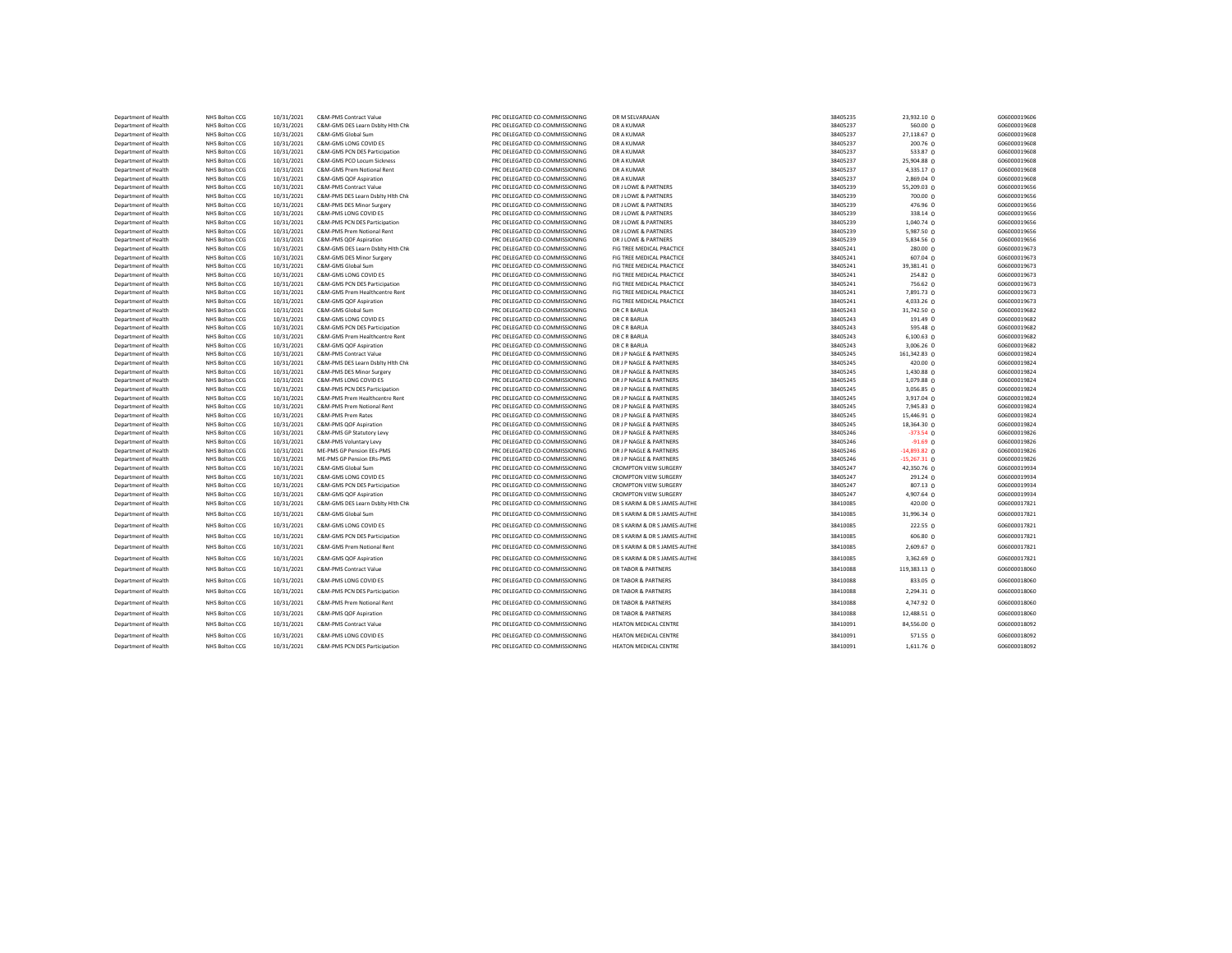| Department of Health                         | NHS Bolton CCG                   | 10/31/2021               | C&M-PMS Prem Notional Rent                                      | PRC DELEGATED CO-COMMISSIONING                                   | <b>HEATON MEDICAL CENTRE</b>                                     | 38410091             | 7,108.33 0            | G06000018092                 |
|----------------------------------------------|----------------------------------|--------------------------|-----------------------------------------------------------------|------------------------------------------------------------------|------------------------------------------------------------------|----------------------|-----------------------|------------------------------|
| Department of Health                         | NHS Bolton CCG                   | 10/31/2021               | C&M-PMS Prem Water Rates                                        | PRC DELEGATED CO-COMMISSIONING                                   | <b>HEATON MEDICAL CENTRE</b>                                     | 38410091             | $2,601.82$ 0          | G06000018092                 |
| Department of Health                         | NHS Bolton CCG                   | 10/31/2021               | C&M-PMS QOF Aspiration                                          | PRC DELEGATED CO-COMMISSIONING                                   | HEATON MEDICAL CENTRE                                            | 38410091             | $9,451.10$ 0          | G06000018092                 |
| Department of Health                         | NHS Bolton CCG                   | 10/31/2021               | C&M-GMS DES Learn Dsblty Hith Chk                               | PRC DELEGATED CO-COMMISSIONING                                   | DR COUNSELL & PARTNERS                                           | 38410093             | 560.00 0              | G06000018489                 |
| Department of Health                         | NHS Bolton CCG                   | 10/31/2021               | C&M-GMS DES Minor Surgery                                       | PRC DELEGATED CO-COMMISSIONING                                   | DR COUNSELL & PARTNERS                                           | 38410093             | 476.96 0              | G06000018489                 |
| Department of Health                         | NHS Bolton CCG                   | 10/31/2021               | C&M-GMS Global Sum                                              | PRC DELEGATED CO-COMMISSIONING                                   | DR COUNSELL & PARTNERS                                           | 38410093             | 62,250.68 0           | G06000018489                 |
| Department of Health                         | NHS Bolton CCG                   | 10/31/2021               | C&M-GMS LONG COVID ES                                           | PRC DELEGATED CO-COMMISSIONING                                   | DR COUNSELL & PARTNERS                                           | 38410093             | 404.76 0              | G06000018489                 |
| Department of Health                         | NHS Bolton CCG                   | 10/31/2021               | C&M-GMS PCN DES Participation                                   | PRC DELEGATED CO-COMMISSIONING                                   | DR COUNSELL & PARTNERS                                           | 38410093             | 1,196.40 0            | G06000018489                 |
| Department of Health                         | NHS Bolton CCG                   | 10/31/2021               | C&M-GMS Prem Healthcentre Rent                                  | PRC DELEGATED CO-COMMISSIONING                                   | DR COUNSELL & PARTNERS                                           | 38410093             | 16,117.11 0           | G06000018489                 |
| Department of Health                         | NHS Bolton CCG                   | 10/31/2021               | C&M-GMS QOF Aspiration                                          | PRC DELEGATED CO-COMMISSIONING                                   | DR COUNSELL & PARTNERS                                           | 38410093             | $6,206.66$ 0          | G06000018489                 |
| Department of Health                         | NHS Bolton CCG                   | 10/31/2021               | C&M-GMS GP Statutory Levy                                       | PRC DELEGATED CO-COMMISSIONING                                   | DR COUNSELL & PARTNERS                                           | 38410094             | $-140.01$ 0           | G06000018491                 |
| Department of Health                         | NHS Bolton CCG                   | 10/31/2021               | C&M-GMS Voluntary Levy                                          | PRC DELEGATED CO-COMMISSIONING                                   | DR COUNSELL & PARTNERS                                           | 38410094             | $-34.37$ 0            | G06000018491                 |
| Department of Health                         | NHS Bolton CCG                   | 10/31/2021               | ME-GMS GP Pension EEs                                           | PRC DELEGATED CO-COMMISSIONING                                   | DR COUNSELL & PARTNERS                                           | 38410094             | $-14,151.06$ 0        | G06000018491                 |
| Department of Health                         | NHS Bolton CCG                   | 10/31/2021               | ME-GMS GP Pension ERs                                           | PRC DELEGATED CO-COMMISSIONING                                   | DR COUNSELL & PARTNERS                                           | 38410094             | $-14,377.59$ 0        | G06000018491                 |
| Department of Health                         | NHS Bolton CCG                   | 10/31/2021               | C&M-PMS Contract Value                                          | PRC DELEGATED CO-COMMISSIONING                                   | ALASTAIR ROSS MEDICAL PRACTICE                                   | 38410095             | 51,414.05 0           | G06000019200                 |
| Department of Health                         | NHS Bolton CCG                   | 10/31/2021               | C&M-PMS DES Learn Dsblty Hith Chk                               | PRC DELEGATED CO-COMMISSIONING                                   | ALASTAIR ROSS MEDICAL PRACTICE                                   | 38410095             | 280.00 0              | G06000019200                 |
| Department of Health                         | NHS Bolton CCG                   | 10/31/2021               | C&M-PMS LONG COVID ES                                           | PRC DELEGATED CO-COMMISSIONING                                   | ALASTAIR ROSS MEDICAL PRACTICE                                   | 38410095             | 374.29 0              | G06000019200                 |
|                                              |                                  |                          |                                                                 |                                                                  |                                                                  |                      | 982.11 0              |                              |
| Department of Health<br>Department of Health | NHS Bolton CCG<br>NHS Bolton CCG | 10/31/2021<br>10/31/2021 | C&M-PMS PCN DES Participation<br>C&M-PMS Prem Healthcentre Rent | PRC DELEGATED CO-COMMISSIONING<br>PRC DELEGATED CO-COMMISSIONING | ALASTAIR ROSS MEDICAL PRACTICE<br>ALASTAIR ROSS MEDICAL PRACTICE | 38410095<br>38410095 | 11,954.34 0           | G06000019200<br>G06000019200 |
|                                              |                                  | 10/31/2021               |                                                                 | PRC DELEGATED CO-COMMISSIONING                                   |                                                                  | 38410095             |                       | G06000019200                 |
| Department of Health                         | NHS Bolton CCG                   |                          | C&M-PMS QOF Aspiration                                          |                                                                  | ALASTAIR ROSS MEDICAL PRACTICE                                   |                      | $5,616.69$ 0          |                              |
| Department of Health                         | NHS Bolton CCG                   | 10/31/2021               | C&M- PCN DES CARE HOME PREMIUM                                  | PRC DELEGATED CO-COMMISSIONING                                   | <b>DRJ LEACH</b>                                                 | 38410097             | 1,210.00 0            | G06000019465                 |
| Department of Health                         | NHS Bolton CCG                   | 10/31/2021               | C&M-PMS Contract Value                                          | PRC DELEGATED CO-COMMISSIONING                                   | <b>DR J LEACH</b>                                                | 38410097             | 25,549.89 0           | G06000019465                 |
| Department of Health                         | NHS Bolton CCG                   | 10/31/2021               | C&M-PMS DES Extended Hours Access                               | PRC DELEGATED CO-COMMISSIONING                                   | <b>DR J LEACH</b>                                                | 38410097             | 5,309.28 0            | G06000019465                 |
| Department of Health                         | NHS Bolton CCG                   | 10/31/2021               | C&M-PMS DES Minor Surgery                                       | PRC DELEGATED CO-COMMISSIONING                                   | <b>DR J LEACH</b>                                                | 38410097             | 86.72 0               | G06000019465                 |
| Department of Health                         | NHS Bolton CCG                   | 10/31/2021               | C&M-PMS DES Minor Surgery                                       | PRC DELEGATED CO-COMMISSIONING                                   | <b>DR J LEACH</b>                                                | 38410097             | 607.04 0              | G06000019465                 |
| Department of Health                         | NHS Bolton CCG                   | 10/31/2021               | C&M-PMS LONG COVID ES                                           | PRC DELEGATED CO-COMMISSIONING                                   | <b>DRJ LEACH</b>                                                 | 38410097             | 168.65 0              | G06000019465                 |
| Department of Health                         | NHS Bolton CCG                   | 10/31/2021               | C&M-PMS PCN DES Clinical Director                               | PRC DELEGATED CO-COMMISSIONING                                   | <b>DR J LEACH</b>                                                | 38410097             | $2,713.63$ 0          | G06000019465                 |
| Department of Health                         | NHS Bolton CCG                   | 10/31/2021               | C&M-PMS PCN DES PCN support                                     | PRC DELEGATED CO-COMMISSIONING                                   | <b>DRJ LEACH</b>                                                 | 38410097             | 5,530.50 $\Omega$     | G06000019465                 |
| Department of Health                         | NHS Bolton CCG                   | 10/31/2021               | C&M-PMS PCN DES Participation                                   | PRC DELEGATED CO-COMMISSIONING                                   | <b>DR J LEACH</b>                                                | 38410097             | 474.68 $0$            | G06000019465                 |
| Department of Health                         | NHS Bolton CCG                   | 10/31/2021               | C&M-PMS Prem Notional Rent                                      | PRC DELEGATED CO-COMMISSIONING                                   | <b>DR J LEACH</b>                                                | 38410097             | 1,661.25 0            | G06000019465                 |
| Department of Health                         | NHS Bolton CCG                   | 10/31/2021               | C&M-PMS QOF Aspiration                                          | PRC DELEGATED CO-COMMISSIONING                                   | <b>DRJ LEACH</b>                                                 | 38410097             | 2,629.38 0            | G06000019465                 |
| Department of Health                         | NHS Bolton CCG                   | 10/31/2021               | C&M-GMS Global Sum                                              | PRC DELEGATED CO-COMMISSIONING                                   | DR MALHOTRA & PARTNERS                                           | 38410099             | 64,198.77 0           | G06000019568                 |
| Department of Health                         | NHS Bolton CCG                   | 10/31/2021               | C&M-GMS LONG COVID ES                                           | PRC DELEGATED CO-COMMISSIONING                                   | DR MALHOTRA & PARTNERS                                           | 38410099             | 422.62 0              | G06000019568                 |
| Department of Health                         | NHS Bolton CCG                   | 10/31/2021               | C&M-GMS PCN DES Participation                                   | PRC DELEGATED CO-COMMISSIONING                                   | DR MALHOTRA & PARTNERS                                           | 38410099             | 1,210.00 0            | G06000019568                 |
| Department of Health                         | NHS Bolton CCG                   | 10/31/2021               | C&M-GMS Prem Actual Rent                                        | PRC DELEGATED CO-COMMISSIONING                                   | DR MALHOTRA & PARTNERS                                           | 38410099             | 3,700.00 0            | G06000019568                 |
| Department of Health                         | NHS Bolton CCG                   | 10/31/2021               | C&M-GMS Prem Notional Rent                                      | PRC DELEGATED CO-COMMISSIONING                                   | DR MALHOTRA & PARTNERS                                           | 38410099             | 575.00 0              | G06000019568                 |
| Department of Health                         | NHS Bolton CCG                   | 10/31/2021               | C&M-GMS Prem Water Rates                                        | PRC DELEGATED CO-COMMISSIONING                                   | DR MALHOTRA & PARTNERS                                           | 38410099             | 444.99 0              | G06000019568                 |
| Department of Health                         | NHS Bolton CCG                   | 10/31/2021               | C&M-GMS QOF Aspiration                                          | PRC DELEGATED CO-COMMISSIONING                                   | DR MALHOTRA & PARTNERS                                           | 38410099             | 7,087.47 0            | G06000019568                 |
| Department of Health                         | NHS Bolton CCG                   | 10/31/2021               | C&M-GMS LES Triple Aim                                          | LOCAL ENHANCED SERVICES                                          | <b>KEARSLEY MEDICAL CENTRE</b>                                   | 38413773             | 46,930.00 0           | 111035-08-OCT-2021           |
| Department of Health                         | NHS Bolton CCG                   | 10/31/2021               | C&M-GMS LES Triple Aim                                          | LOCAL ENHANCED SERVICES                                          | DR MALHOTRA & PARTNERS                                           | 38413774             | 26,293.00 0           | 111034-08-OCT-2021           |
| Department of Health                         | NHS Bolton CCG                   | 10/31/2021               | C&M-GMS LES Triple Aim                                          | <b>LOCAL ENHANCED SERVICES</b>                                   | <b>DUNSTAN PARTNERSHIP</b>                                       | 38413776             | 34,682.00 0           | 111031-08-OCT-2021           |
| Department of Health                         | NHS Bolton CCG                   | 10/31/2021               | C&M-GMS LES Triple Aim                                          | LOCAL ENHANCED SERVICES                                          | DR COUNSELL & PARTNERS                                           | 38413778             | 25,647.00 0           | 111032-08-OCT-2021           |
| Department of Health                         | NHS Bolton CCG                   | 10/31/2021               | C&M-APMS LES Triple Aim                                         | LOCAL ENHANCED SERVICES                                          | <b>BOLTON COMMUNITY PRACTICE</b>                                 | 38413793             | 44,784.00 0           | 111082-08-OCT-2021           |
| Department of Health                         | NHS Bolton CCG                   | 10/31/2021               | C&M-PMS LES Triple Aim                                          | <b>LOCAL ENHANCED SERVICES</b>                                   | DR KJ COLEMAN & PARTNERS                                         | 38413796             | 40,057.00 0           | 111072-08-OCT-2021           |
| Department of Health                         | NHS Bolton CCG                   | 10/31/2021               | C&M-PMS LES Triple Aim                                          | LOCAL ENHANCED SERVICES                                          | DR J P NAGLE & PARTNERS                                          | 38413798             | 66,490.00 0           | 111074-08-OCT-2021           |
| Department of Health                         | NHS Bolton CCG                   | 10/31/2021               | C&M-PMS LES Triple Aim                                          | LOCAL ENHANCED SERVICES                                          | DR M S FLETCHER & PARTNERS                                       | 38413800             | 28,990.00 0           | 111068-08-OCT-2021           |
|                                              |                                  |                          |                                                                 |                                                                  |                                                                  |                      |                       |                              |
| Department of Health                         | NHS Bolton CCG                   | 10/31/2021               | C&M-PMS LES Triple Aim                                          | LOCAL ENHANCED SERVICES                                          | DR TABOR & PARTNERS                                              | 38413805             | 49,843.00 0           | 111080-08-OCT-2021           |
| Department of Health                         | NHS Bolton CCG                   | 10/31/2021               | C&M-PMS LES Triple Aim                                          | LOCAL ENHANCED SERVICES                                          | SWAN LANE MEDICAL CENTRE                                         | 38413812             | 30,205.00 0           | 111075-08-OCT-2021           |
| Department of Health                         | NHS Bolton CCG                   | 10/31/2021               | C&M-PMS LES Triple Aim                                          | LOCAL ENHANCED SERVICES                                          | <b>HEATON MEDICAL CENTRE</b>                                     | 38413813             | 34,636.00 0           | 111079-08-OCT-2021           |
| Department of Health                         | NHS Bolton CCG                   | 10/31/2021               | C&M-PMS LES Triple Aim                                          | LOCAL ENHANCED SERVICES                                          | STONEHILL MEDICAL CENTRE                                         | 38413819             | 47,489.00 0           | 111078-08-OCT-2021           |
| Department of Health                         | NHS Bolton CCG                   | 10/31/2021               | Clinical&Medical-Othe Public Sector                             | SAFEGUARDING                                                     | <b>BOLTON COUNCIL</b>                                            | 38414024             | 87,456.00 0           | 003023392029482              |
| Department of Health                         | NHS Bolton CCG                   | 10/31/2021               | Hcare Srv Rec Fdtn Trust-Non Contract                           | PROGRAMME PROJECTS                                               | SALFORD ROYAL NHS FOUNDATION TRUST                               | 38414820             | -147,942.49 654939786 | Z0004497                     |